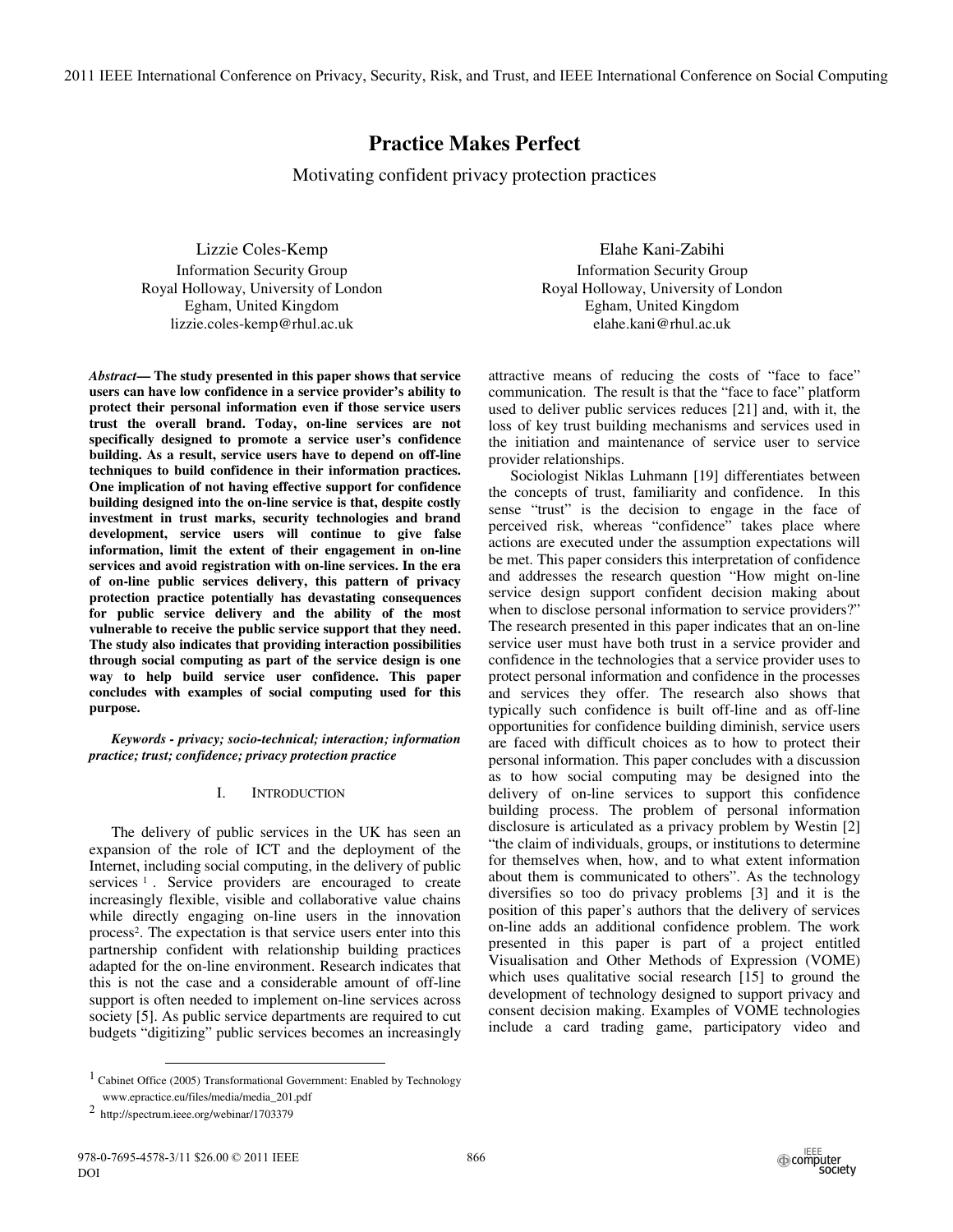embedded on-line interaction tools, for example interactive information flow maps 3.

This paper has three main parts: a discussion of context and privacy protection research (sections II); a presentation of a user study (sections III and IV); and a discussion of confidence building technology design and conclusion (section V).

### II. PREVIOUS RESEARCH IN PRIVACY PROTECTION

This section looks at the breadth of privacy protection research that has been undertaken. It identifies three main groups of privacy protection study: privacy technology, usability and accessibility studies and privacy protection practice research. Examples of such research are given below.

#### *A. Privacy technology research*

Technical protection measures include: personal data disclosure control; user management of personal privacy policies; and transparency functionality. Over the last ten years research has broadened to develop technologies that empower users to manage their personal data disclosures. This work falls into the areas of privacy policy management and transparency technologies.

#### *1) Reducing personal data disclosure*

Ardagna et. al. [4] proposed an approach to enable privacy-preserving and credential-based access control, which supports users in authenticating without revealing any personal information. U-Prove project by Microsoft 4 is an anonymous credential system for use in authentication and data sharing systems. In a similar vein, Identity Mixing (IDEMIX) project by IBM [10] is working to protect users' privacy by allowing them to reveal the minimal personal data through the use of a credential, which works as an identifier to introduce users to service providers. Another example is the Privacy-aware Secure Monitoring (PRISM) 5 project whose aim is to develop a traffic monitoring architecture that guarantees privacy preservation by avoiding disclosure of raw data even inside the controller domain itself.

#### *2) Privacy policy management*

Platform for Privacy Preferences (P3P) enables the expression of privacy preferences. It has been an influential project, despite usability issues resulting in a low uptake of P3P functionality [14]. In a development of the P3P philosophy, EU FP7 PrimeLife 6 project launched Clique, which enables users to modify privacy settings in a way that users can choose who can see their new information before it is published on the site7. Server Privacy Architecture and Capability Enablement (SPARCLE) [7] has developed the P3P philosophy in another way and enables the service

 3 www.vome.org.uk (This work was supported by the Technology Strategy Board; the Engineering and Physical Sciences Research Council and the Economics and Social Research Council [grant number EP/G00255/X]).

provider to identify if their policies are being enforced by service providers.

### *3) Transparency*

Transparency technologies are designed to communicate how personal data is processed both in terms of information flows and in terms of the decision logic used. One example is the Privacy and Identity Management for Community Services (PICOS)<sup>8</sup> which has developed a "privacy advisor" technology used to inform users about the privacy risk at each stage when users reveal their location to other service users.

### *B. Accessibility and usability*

It has been established in research such as [18] that technical protection measures are challenging for many users. For example, McDonald & Cranor [18] showed that many technology users have poor understanding of third party cookies and believe that their actions on-line are anonymous unless they are logged into a website. As a result, usability and accessibility has become a specific focus for some privacy research communities. It is particularly recognised that much of the language used to articulate privacy concerns and issues are rooted in legal and technical language and this language is difficult for service users to engage with. Bonneau & Preibusch [6] conducted an analysis of the market for privacy practices and policies in on-line social networks. In terms of user interfaces to technological privacy controls, they found many cases of confusing settings, ambiguous wording, and inconsistent use of terminology between sections of the same site's privacy settings. Hence, they introduced a privacy communication game to make privacy control available while hiding the privacy control interfaces. In a further development to online privacy communication, Cornwell et. al. [12] proposed technologies to support users with managing their security and privacy by designing simple user interfaces and visualisations for specifying and understanding policies.

## *C. Privacy protection practices research*

Privacy protection practices are a complex set of actions that are a response to perceived privacy issues in a given situation. Dourish and Anderson [1] write about the concept of communities of information practice and how practices inform an individual's understanding of the world which, to be understood, require situated research [13]. Numerous social researchers who explore the nature of practice in ICT mediated communication concur that patterns of practice is influenced by many social factors [1, 13]. In an attempt to quantify these factors, Buchanan et. al. [9] developed and validated Internet-administered scales measuring privacyrelated attitudes and behaviours, including privacy protection practices. In the case of privacy-related protection practices, they identified two distinct groups of actions people may take to protect their on-line privacy. The first group is classified as General Caution and contains common sense steps that people take. The second group, known as Technical Protection of privacy, requires a specific level of

<sup>4</sup> http://www. https://connect.microsoft.com/site1188

<sup>5</sup> http://www.fp7-prism.eu

<sup>6</sup> http://www.primelife.eu

<sup>7</sup> Privacy OS conference 2010: http://www.privacyos.eu

 <sup>8</sup> www.picos-project.eu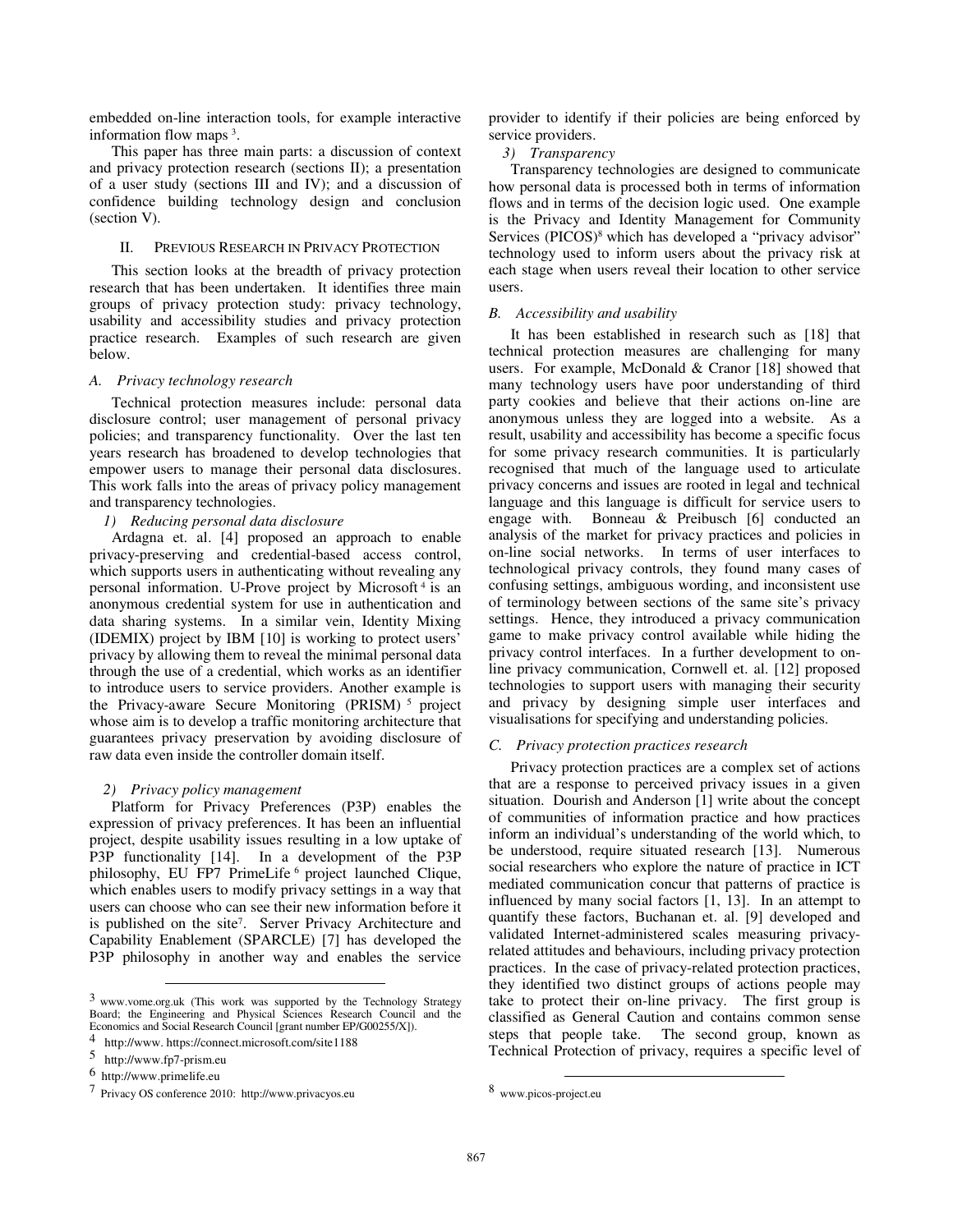technical competency to use hardware and software as tools for safeguarding privacy. While everyone can engage to some extent in General Caution to protect their on-line privacy, a higher level of technical knowledge is necessary for Technical Protection. Significantly less research has taken place in general caution approaches to privacy protection than into the area of technical protection and their practices. The majority of this research is related to the use of privacy policies [6, 12].

#### III. USER STUDY

As the focus of both privacy technology and protection practice research shows, research into strategies for improving privacy protection practices have focused on: communication to raise awareness, simplification of the complexity of the privacy problem and usable privacy design in order to make technical protection privacy practices easier to adopt.

Despite these approaches to improving practice, the uptake of privacy protection practices is still inconsistent [9]. As a result, there have been calls for further information practice research [1, 13]. It is clear from social research [1] that there are many reasons for seemingly inconsistent practice. VOME's initial pilot studies indicated that part of the reason for inconsistent privacy practices is confusion as to which privacy issue to focus on and which privacy protection practice to select [11]. In order to explore further the nature of inconsistent practice, a user study was setup to explore privacy protection practices in a particular context. It was designed so that users could articulate the decision logic they use to carry out privacy protection in this specific context. The user study is described below.

Researchers agree that privacy is a culturally and socially situated concept [1]. We situated our user study in the context of registering for an on-line service. This context was selected because it is a scenario that many on-line service users encounter. It also placed the focus of the study on the relationship between service user and service provider. Finally, the on-line registration process is a context common to many forms of public service delivery. Research with public service providers showed that registration through social computing platforms is becoming the preferred way of delivering services. In selecting an appropriate research method, we specified six research objectives:

- 1. Identify points at which users reach out for support in privacy practice selection;
- 2. Identify users' views, expectations and desire for interaction;
- 3. Observe users' practices in a situated environment including privacy practices;
- 4. Hear their privacy practices and their views of privacy concerns;
- 5. Quantify their privacy practices and privacy concerns so that they can be compared;
- 6. Gather users' demographic information.

These objectives are not achievable with one common research method. This type of study blends research into attitudes with research of practice and requires a mixedmethod approach [15]. Therefore, we combined the following research methods: structured interviews, observation, think-out-loud and questionnaire techniques. This combination enabled us to observe and hear users' privacy practices and concerns during their interaction with the on-line services. Rather than base our results on surveys which is a common method of studying users' on-line privacy concerns and practices [9], our qualitative data gathering techniques (interview, observation and think-outloud) give participants an opportunity to reflect with researchers on the outcomes and reach an agreed interpretation of their privacy protection practices.

#### *A. Study structure*

We recruited participants from six UK online centres $9$  (an organization focusing on IT training and supporting the digital inclusion of the UK public). All participants (Internet users at the centre) were recruited by the Centre Manger and were offered a shopping voucher as a reward for their contribution to the research. We were interested in a wide range of Internet users. Accordingly 56 users (36 Female and 20 Male) with a diverse range of Internet experience backgrounds participated in our study. The study was composed of three parts:

- 1. An on-line registration (both observed and think-outloud);
- 2. The completion of a questionnaire in order to place users on the digital literacy spectrum and quantify their privacy concerns;
- 3. Structured interview.

For each participant the study started with a registration task, which entailed a user selecting one of five services to register with. This task was observed and using think-outloud methods participants were encouraged to comment on their privacy protection practices as they worked through the registration process. Following the registration task, each participant completed a questionnaire. We administered a questionnaire soliciting both qualitative and quantitative data, via the use of both closed and open-ended questions. The aim of these questions was to find out how users felt about revealing their personal information; giving their consent; and whether they were satisfied with the current information given by the service provider with regards to their privacy. These questions were developed from previous studies in these areas [9, 11] and were trialled in three pilot studies [11]. Finally, the participants underwent a structured interview.

The aim of the interview questions was to explore users' views and obtain a deeper understanding of users' privacy practices. A further aim was to identify where interventions might be used to support privacy practice selection and use and what form these interventions might take.

<sup>&</sup>lt;sup>9</sup> The UK online centers network was set up by UK government to provide public access to computers in year 2000. http://www.ukonlinecentres.com/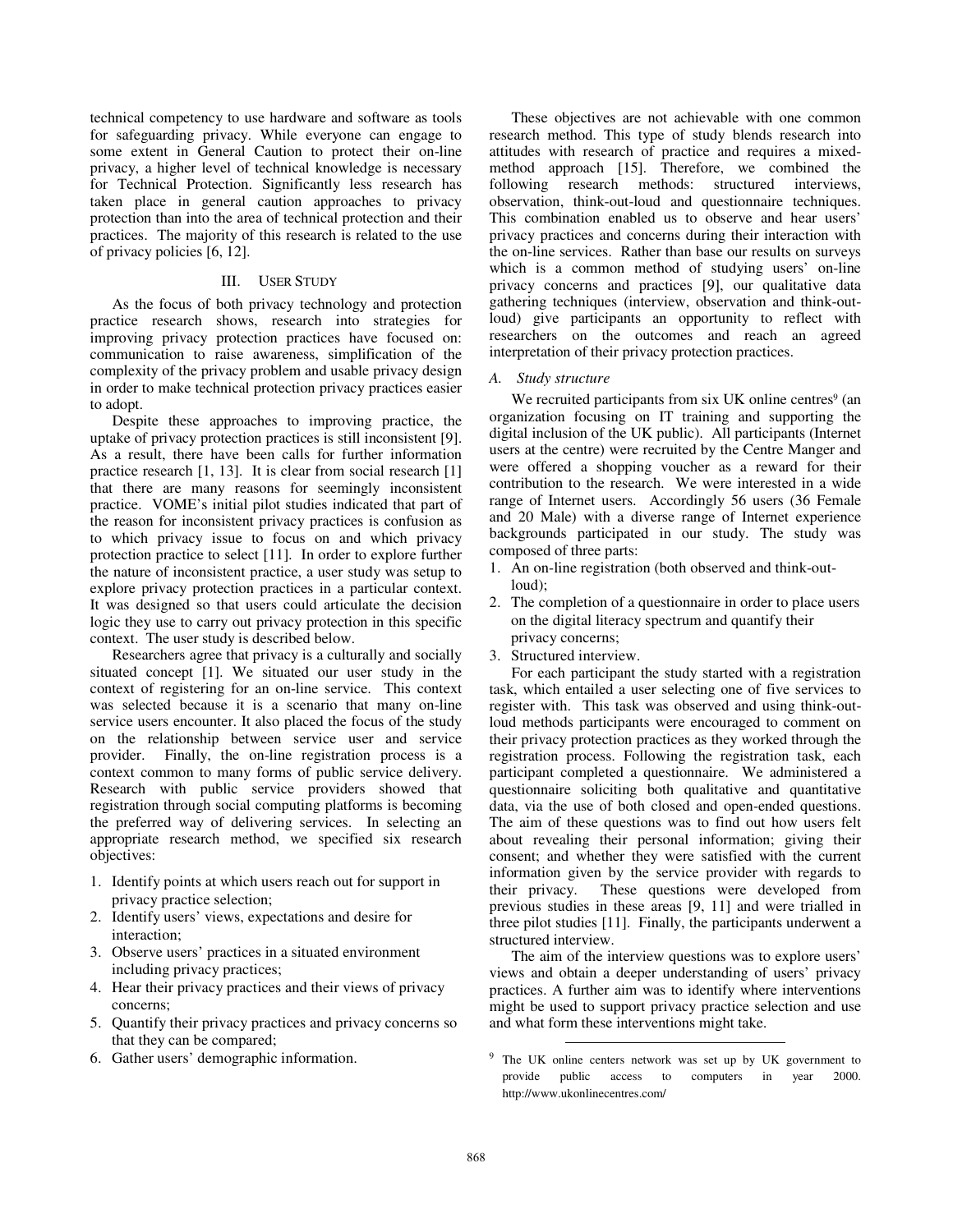The results of the different parts of the study were analysed and then triangulated to form a cohesive picture of: different types of privacy protection practices in use during an on-line service registration process; and where interventions might be used in the support of use.

#### IV. STUDY RESULTS

In analysing the data, we realised user's privacy practices 10 were affected to some extent by their privacy  $concerns<sup>11</sup>$ . The qualitative research in this study indicates that privacy concerns and practices are enmeshed in real life but users do not clearly link one with the other and often practices are not a clear result of concerns. In the study it was possible to identify confidence-building general caution practices and distrusting general caution practices. Each participant showed a complex pattern of practice that potentially has implications for the delivery of public services on-line. Complexity manifested itself in an intricate interplay between trust in a service provider's brand, levels of confidence in the on-line technologies and confidence in the service provider's ability to protection their personal information.

#### *A. Confidence and trust*

The results of the study show that whilst service users may have sufficient trust in a service provider's brand that despite their concerns they are willing to engage in their online service, they do not necessarily have confidence in the service provider's ability to protect their personal information. In an open-ended question we asked users whether they trusted the service providers with their personal information. 32 of the participants stated that they trusted the service providers they had registered with in the tasks. Common reasons given were: the service provider is a wellknown organization; they had a privacy policy which was promising; and reasonable personal information was requested. Trust was partly based on the confidence that service providers would keep the service user's personal data safe. Users commented service providers should:

- Provide a secure system;
- Keep users' personal information safe, confidential and avoid sharing them with third parties without users' consent.

#### One user commented:

*"[When using the services] I would expect to see the 'secure padlock sign' and some assurance that my personal information [is not passed] to any third party. I would prefer to see a [visible] tick box to choose whether or not I would agree with their terms and conditions".* 

The interview results suggest that users have confidence in security technologies and feel safer if on-line service providers are seen to be using these technologies. However, the results from the questionnaire also showed that some of those who had claimed trust in the service provider still would not disclose accurate personal data. In the interviews some participants admitted to giving false information as a means of protecting their privacy. Table I illustrates some of the unease participants feel. This reasoning was collected as part of the think-out-loud activity and triangulated with the responses to interview questions.

| TABLE I. | USERS' COMMENTS FOR REVEALING PERSONAL |
|----------|----------------------------------------|
|          | <b>INFORMATION IN THE INTERVIEW</b>    |

**User A**: *"…We give them our information because otherwise we are not going to register with them. It would have been nice if didn't have to…"*

**User B**: *"…I don't want to give out my details but I have no choice and I get frustrated…"*

**User C**: *"I think [my] personal information is now held [by] all sorts of services, and I have no control over who looks at it… I was unhappy about the fact that [the service provider] required my date of birth. [My] identity is made up of several different 'pieces' of information. I might withhold my date of birth, as it is one of the least 'required' pieces and very personal, though I did not do so during this experiment*".

Therefore, confidence in the technology and trust in the brand is not always enough. Results from the interview showed that service users also have to be confident that the personal information is necessary and that the service provider will continue to protect the personal information. When there is uncertainty in either of these respects, it was observed in the study that users adopt one of several strategies:

- Give false information;
- Discontinue with registration;
- Continue with registration, give accurate information but reduce the degree of on-going service engagement.

These strategies can be interpreted as actions to reduce the relationship with the service provider. In the case of the first two actions, these strategies are executed when service users feel they have no choice but to engage with the service.

**Service design comment:** From a design perspective simply providing clearer information on how personal data is to be managed and why it is to be collected is unlikely to be enough. It is noticeable that participants who were unconfident about service provider practices indicated a greater desire for interaction with service providers. These participants gave examples of how they would interact with service providers outside of the service using the telephone or send the service provider emails in order to build their confidence in personal information disclosure practices. The participants made it clear in interviews that it was the act of interaction that contributed to the confidence building, not merely the acquisition of knowledge. The participants also indicated that interaction with other service users, in particular those from their social and family circles, was critical to building confidence in on-line personal

<sup>&</sup>lt;sup>10</sup> Example of privacy Practices: reading privacy statements; giving false personal information; trusting the service provider and any statement of data protection controls.

<sup>&</sup>lt;sup>11</sup> Privacy concerns on: disclosure of personal information to third party; identity theft; revealing unnecessary sensitive data to use the service; and data being compromised by hackers.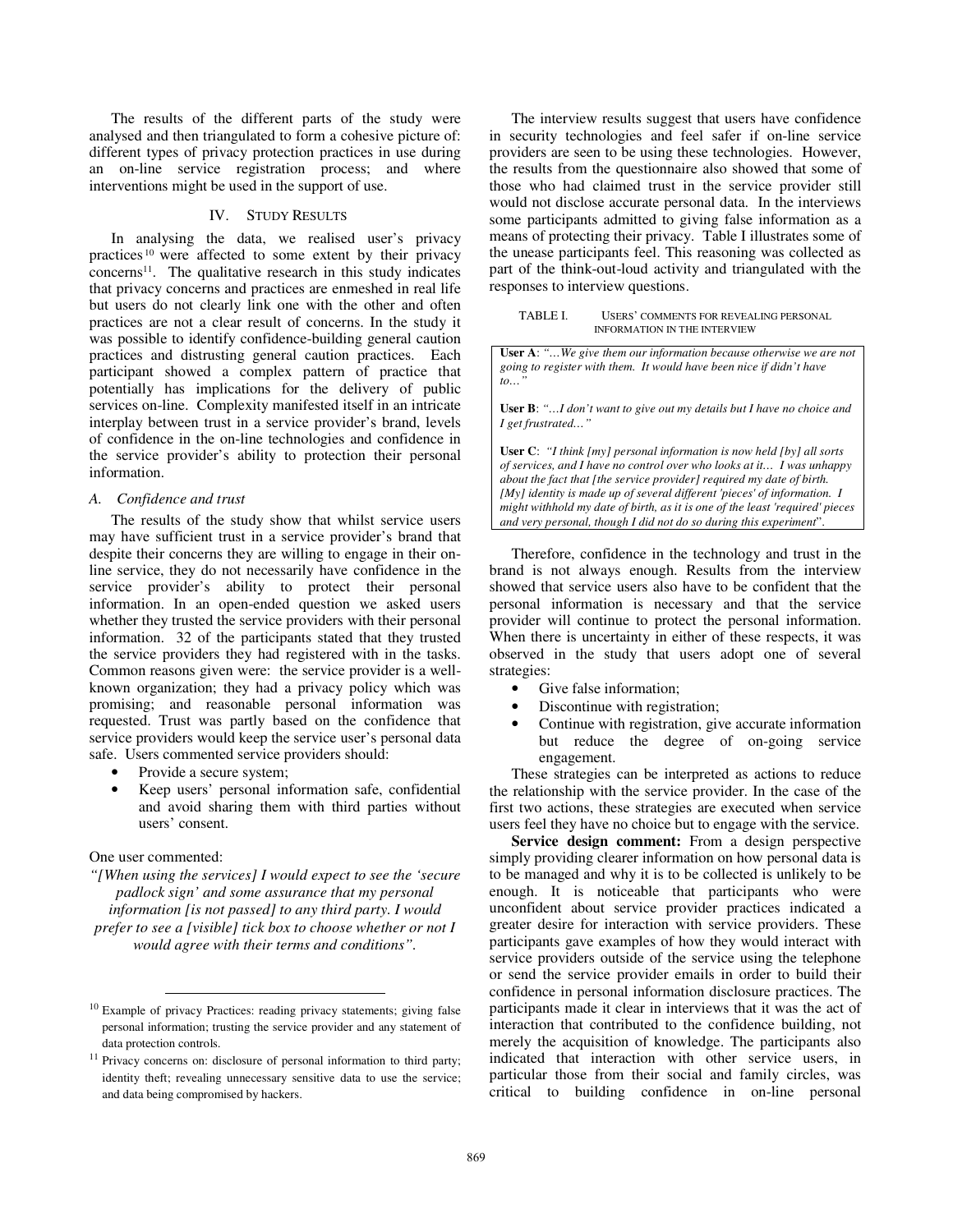information disclosure. Responses in the interviews indicated that family and peer support often takes place at the point of service use while the service user is engaged with the service. The explanations users gave during the think-outloud activity also reflected confusion and lack of understanding as to what would happen to their personal information. This is despite those participants undergoing various Internet safety education programmes. Support at the point of service use is therefore seemingly an important aspect to the design of confidence building technologies.

#### *B. The role of privacy statements*

In the majority of on-line services, service providers communicate their privacy stance through privacy statements. Research  $[6, 14]$  has shown that users ignore online privacy statements. While observing this behaviour we also asked our participants to give us their feedback using a think-out-loud method so that we could develop a deeper understanding of their privacy behaviours (Table II).

| TABLE II. | USERS' COMMENTS ABOUT CURRENT PRIVACY |
|-----------|---------------------------------------|
|           | <b>STATEMENTS</b>                     |

|                         | 23 of users think the privacy statements are "too |
|-------------------------|---------------------------------------------------|
|                         | long" to read and it is time consuming:           |
| <b>Time consuming</b>   |                                                   |
|                         | "they make it too long winded"                    |
|                         | "We are in a very fast modern world now and       |
|                         | people want things to be done in a flash"         |
|                         | 5 users claimed the statements are ambiguous and  |
|                         | contains legal jargon which makes it difficult to |
| Legal jargon            | understand:                                       |
|                         | " I would say a fraction of the population can    |
|                         | really understand what it says"                   |
|                         | 18 users were annoyed by the small font used in   |
|                         | the statements and said the "small print/letters" |
| <b>Small font</b>       | has discouraged them to read it:                  |
|                         | "With these small letters people's eyes get tired |
|                         | and you can't even finish reading it"             |
|                         | 4 users claimed to have the knowledge of the      |
|                         | contents and therefore will always skip reading   |
|                         | privacy statements. They believe all privacy      |
|                         | statements are the same:                          |
| <b>Awareness of the</b> |                                                   |
| same contents           | "It's almost the sameyou are accepting you        |
|                         | are above 18"                                     |
|                         | "I didn't read it because they all look the       |
|                         | same                                              |
|                         | 10 users were unable to notice the link to the    |
|                         | privacy statements on the screen and hence one    |
|                         | users said:                                       |
| <b>Invisible link</b>   | "I realized I didn't read the terms and           |
|                         | conditions and also the privacy policyit didn't   |
|                         | come out first before I actually registeredI      |
|                         | thought there would be somewhere I could read it  |
|                         | before actually registering"                      |
|                         |                                                   |

Unsurprisingly, when registering with the websites, the observer noted that 54 participants avoided reading privacy statements. This amount was significantly higher than those who admitted in the questionnaire to not reading such statements. Users were questioned (in the interview) as to why they avoid reading privacy statements and their comments can be categorised into five groups: Time consuming; Legal jargon; Small font; Awareness of the same contents; Invisible link. Table III shows a few examples of

their interview comments combined with results from the questionnaire and think-out-loud. 49 of users said they accepted the statements, whereas 7 users rejected them. Using think-out-loud and interviews it was possible to elicit the reasons for rejecting the reading of privacy process as a privacy protection practice. The existence of the privacy statement contributed to the willingness of a participant to engage with the registration service but the privacy statement did not affect feelings of confidence when disclosing personal information.

**Service Design Comment:** The feedback from participants shows that if interaction is to be designed, communication techniques must be deployed in a way that is accessible and inclusive. In particular, language used must be grounded in the everyday language of the service user. Communication must also be accessible for users with differing levels of literacy and cognitive abilities. The interaction mechanisms must be designed in such a way that they are fore-grounded for the service users who want to use them but also designed in such a way that users are not inconvenienced or forced to read copious text. The observations and the responses to the interview questions also show that four of the participants felt they were aware of the privacy issues and yet their responses and tasks behaviours do not reflect this. This is not unusual for users with more extensive Internet experience. Therefore, with more extensive Internet experience. confidence building interventions also need to introduce critical engagement by encouraging reflection on practices and the challenging of privacy risk assumptions.

### V. DISCUSSION AND CONCLUSION

#### *A. Implications of the Current Practice Picture*

Our research shows that a service user expects a reliable service provider to understand their users' privacy concerns and explain their institutional privacy stance. Our results also show that this communication must be accessible and inclusive. The implications of not including such communication is that, despite costly investment in trust marks, security technologies and brand development, service users will continue to give false information, limit the extent of their engagement in on-line services and avoid registration with on-line services. In the era of delivering public services on-line, this potentially has devastating consequences for public service delivery and the ability of the most vulnerable to receive the public service support that they need. This study shows that current on-line service design assumes that confidence building will take place off-line. Participants indicated support at the point of use was desired in addition to off-line education and support.

#### *B. Where to build confidence*

Some socio-technical systems research includes a layer of system design which enables users to resolve issues of mistrust, unfairness and unjustness [20]. Social computing is situated at this layer and focuses on the relationship building processes. From a socio-technical perspective, a system can be conceptualized as having the following layers [17]: physical layer, informational layer, personal layer and the